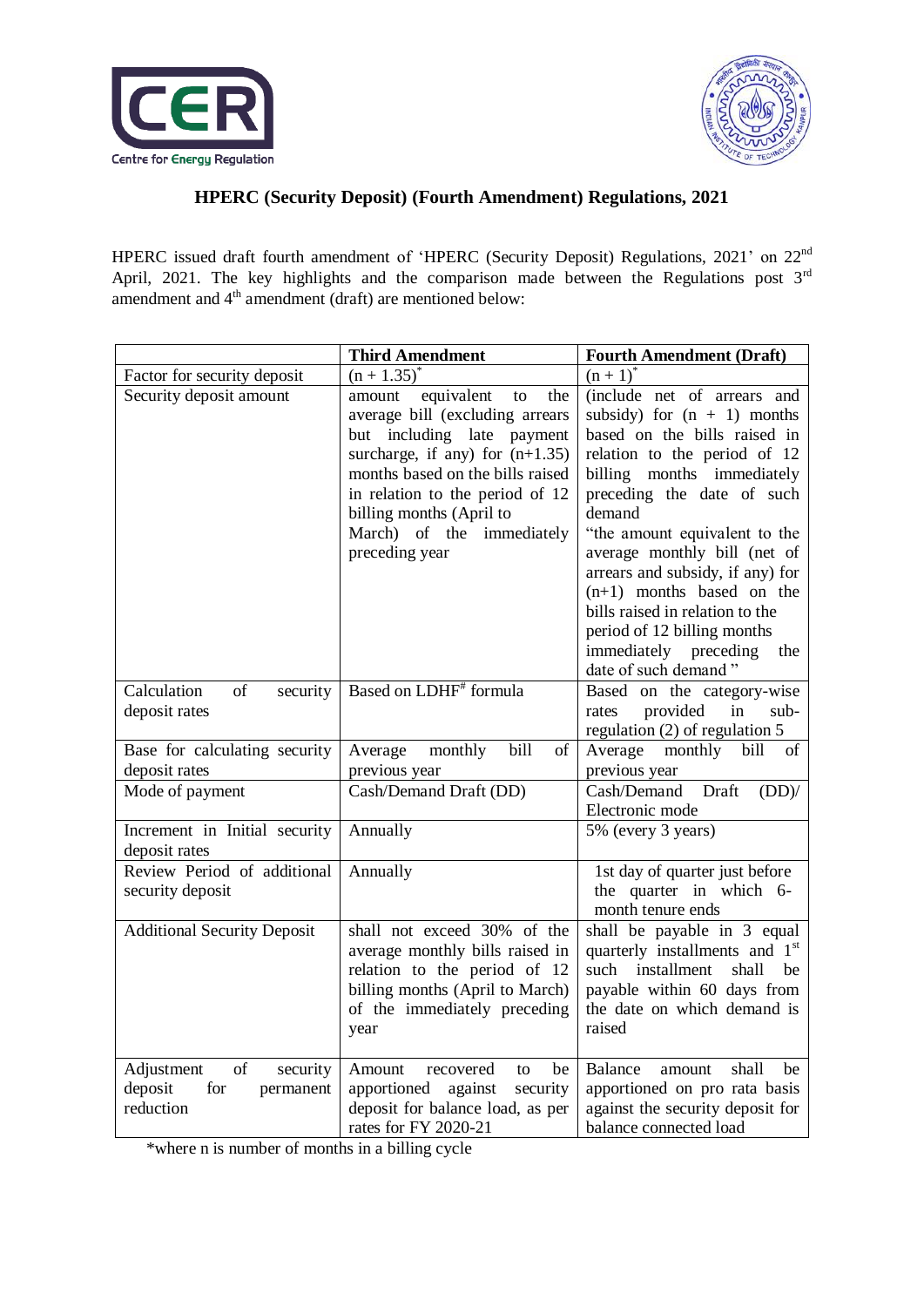



#LDHF Formula: Rate in  $(Rs/kW) = L^*D^*H^*F^*T^*(n+1.35)$  or per kVA of Contract Demand

L: connected load for applicant falling under single-part tariff/contract demand for those under two part tariff

- D: average number of working days for the relevant tariff category
- H: number of hours per day for which power is used on average basis
- F: demand factor for respective category of consumers

T: average tariff in Rs./kWh or Rs./kVAh in accordance with the retail tariff order of the Commission

The draft amendment can be accessed [here](https://cer.iitk.ac.in/odf_assets/upload_files/HPERC_4th_Amendment_Security_Deposit.pdf)

## **CER Opinion:**

- **1. Security deposit for the supply of electricity (Regulation 4.3):** In relation to the security deposit amount & base for calculating security deposit rates mentioned in the draft Regulation, following measures are suggested:
	- Apart from average bill, calculation of security deposit should also consider any arrears to reflect higher commercial risk associated with such customers. A good credit history over the next 6 months should lead to recalculation of the security deposit and the excess amount be adjusted against bill of the preceding billing cycle. Inclusion of arrears in the calculation of average billing amount should disincentivize delay in bill payment.
	- The average billing amount, apart from the adjustment for arrears suggested above, is the amount due to the utility on account of the bills raised by it, and hence should not require any adjustment on account of subsidy either accounted for in the ARR or directly paid to the consumers under a direct benefit scheme.
- **2. Mode of Payment (Regulation 4.4-4.7):** The draft Regulation provides three mode of payments viz. Cash, Demand Draft (DD) and Electronic mode. However, it is advised that any shortfall in the security deposit can also be adjusted against the net payable (in cash or in energy terms) to be paid by the utility to consumers with solar rooftop plants having netmetering/gross-metering arrangement.
- **3. Refund/Additional security deposit due to the change in sanctioned load/contracted**  demand (Regulation 8): The Regulation 8.2 only accounts for the reduction in security deposit due to the reduction in sanctioned load/contracted demand**.** In case the consumer seeks an increase/reduction in the sanctioned load/contracted demand, use of historical average monthly bill will not be appropriate basis for calculation of security deposit rate. The security deposit amount should be proportionately increased/decreased based on the desired increase/decrease of the sanctioned load/contracted demand. Hence, while amending Regulation 8, the case for an increase in security deposit on account of the increase in sanctioned load/contracted demand should also be incorporated.